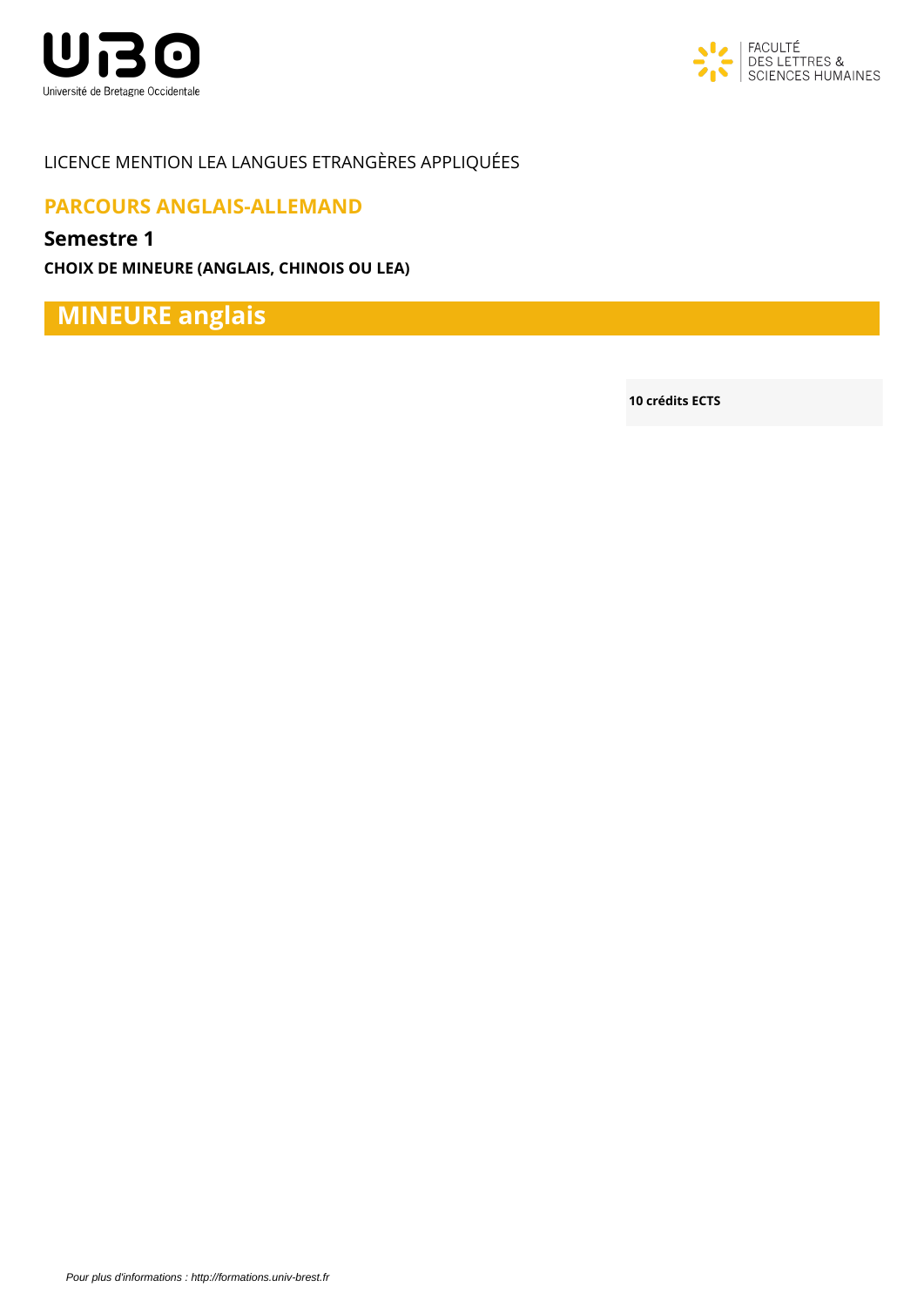



# **Approches méthodologiques des littératures de langue anglaise**

**5 crédits ECTS**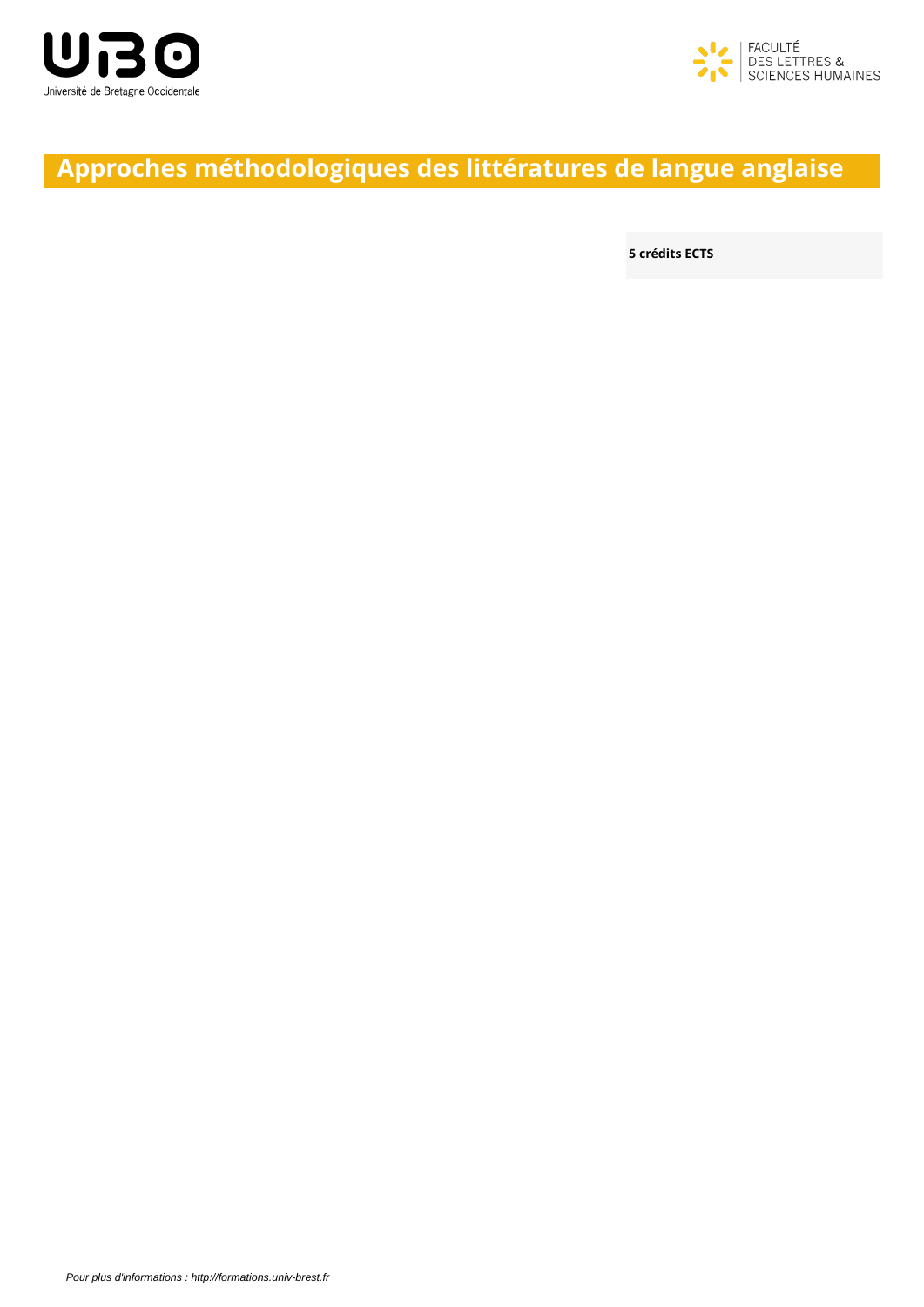



# **Littératures britanniques**

#### **Présentation**

#### **Introduction to British literature**

Survey of British Literature : genres and authors

The course is divided into a weekly lecture which provides a survey of English literary history and a weekly seminar based upon the analysis of a literary extract from a canonical text.

Suggested reading:

Françoise Grellet et Marie-Hélène Valentin, *An Introduction to English Literature: From Philip Sidney to Graham Swift*

#### **Compétences visées**

> Gain an understanding of the dynamics of English literary history > Acquire and practise critical reading skills in the 3 major literary genres (drama, poetry, fiction)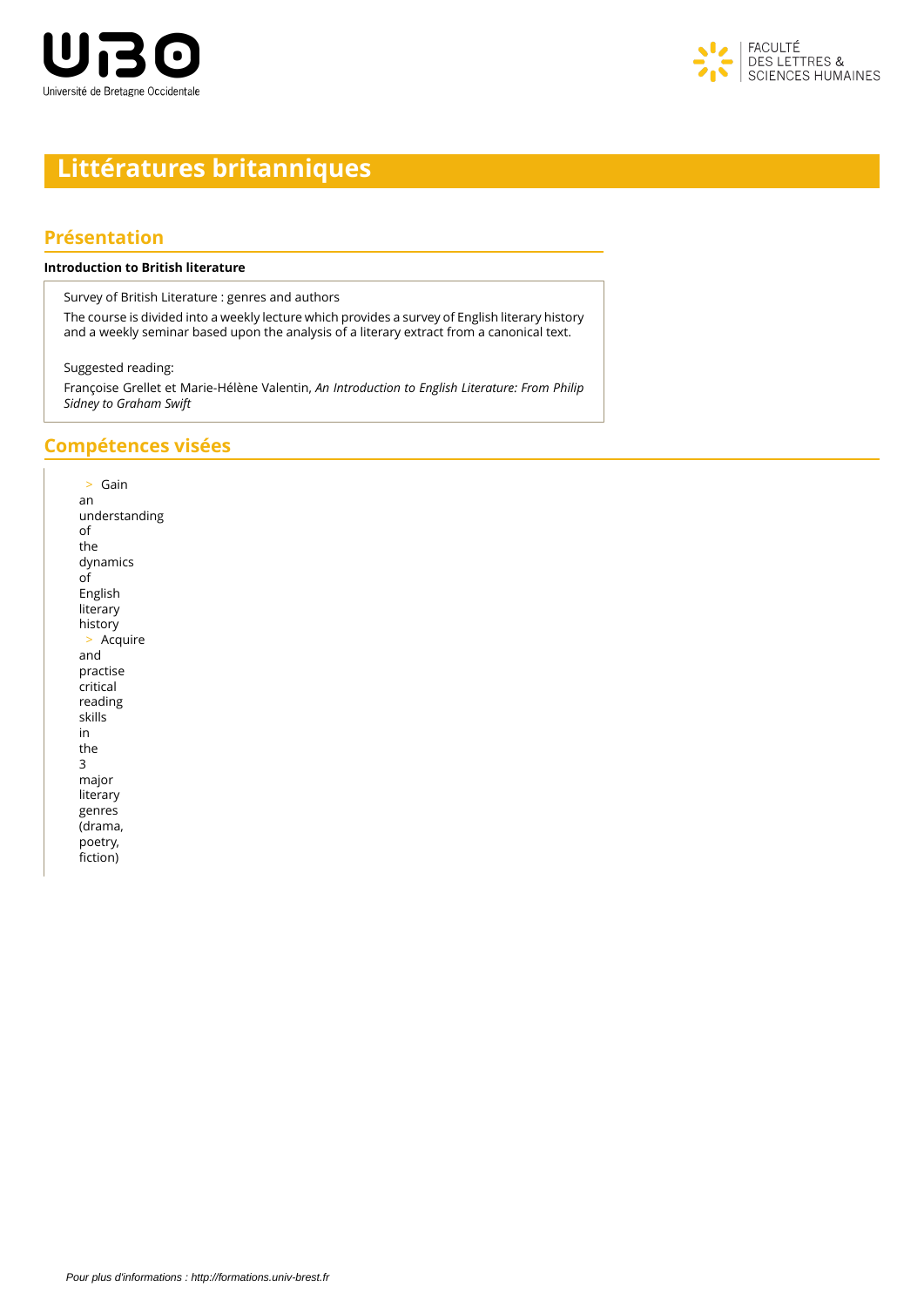



## **Littératures nord-américaines**

### **Présentation**

#### **Introduction to North-American literature**

Survey of American Literature : genres and authors. The course will include compulsory readings for the lectures (Irving, Poe, Whitman, Dickinson…) and guided text commentary in the classes.

**Compulsory Reading (on moodle)** Dickinson, E., *Poems*, 1859-1861 Irving, W., "Rip van Winkle", 1819 Poe, E.A., ?

#### **Suggested Reading**

Elliot, E., *The Cambridge introduction to early American literature* 810.9 ELL Lauter, P., *The Heath Anthology of American Literature*, 810.0 HEA

#### **Compétences visées**

- Critically read and analyze literary texts

- Establish a clear thesis and back it up with concrete examples

- Explore ideas in a formal way in writing and in oral presentations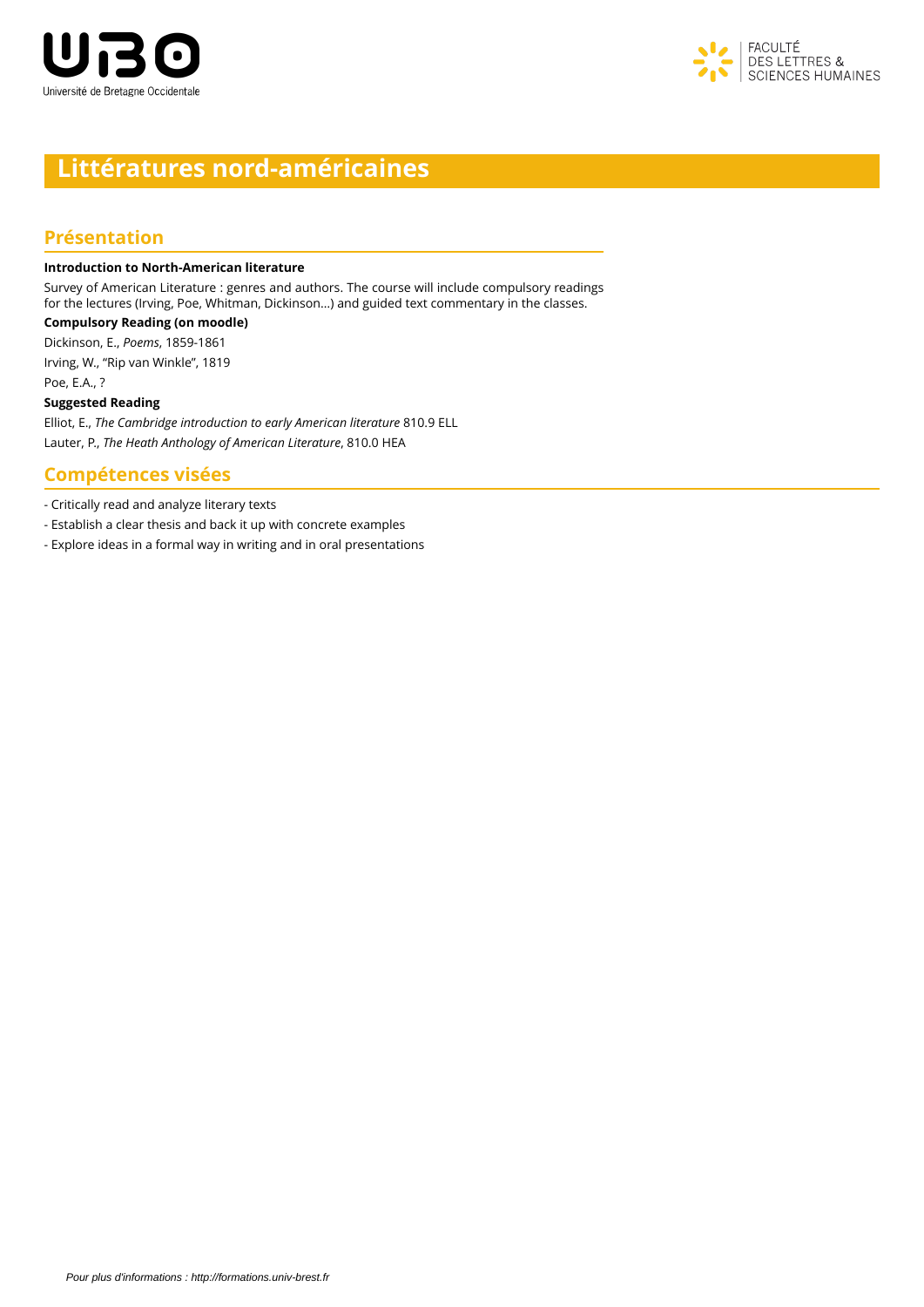



# **Approche méthodologique de l'histoire des pays anglophones**

**5 crédits ECTS**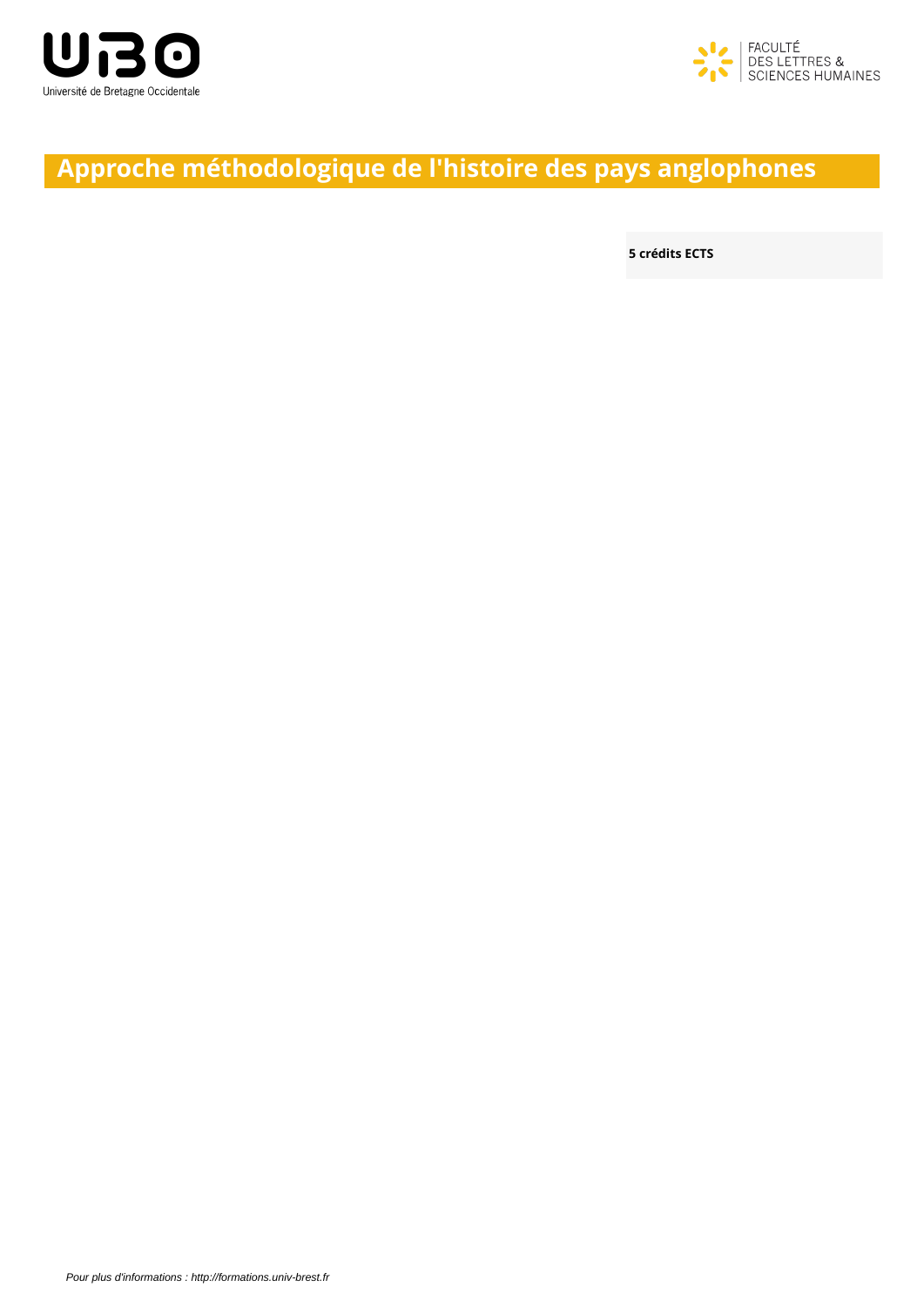



# **Histoire des îles britanniques**

#### **Présentation**

#### **The British Isles: Challenges & Landmarks**

Overview of the historical periods that shaped Britain's cultural, social and political institutions, parties and ideas. Focused on Britishness, the course will deconstruct a certain number of stereotypes and will offer students an updated approach to the culture of the British isles.

Sarah Pickard, *Civilisation britannique,* Pocket Langues, 2020

#### **Compétences visées**

- -Understand different points of view when reading the media
- Evaluate the trustworthiness of press articles
- -Understand the author's intention
- Build a thesis out of a theme